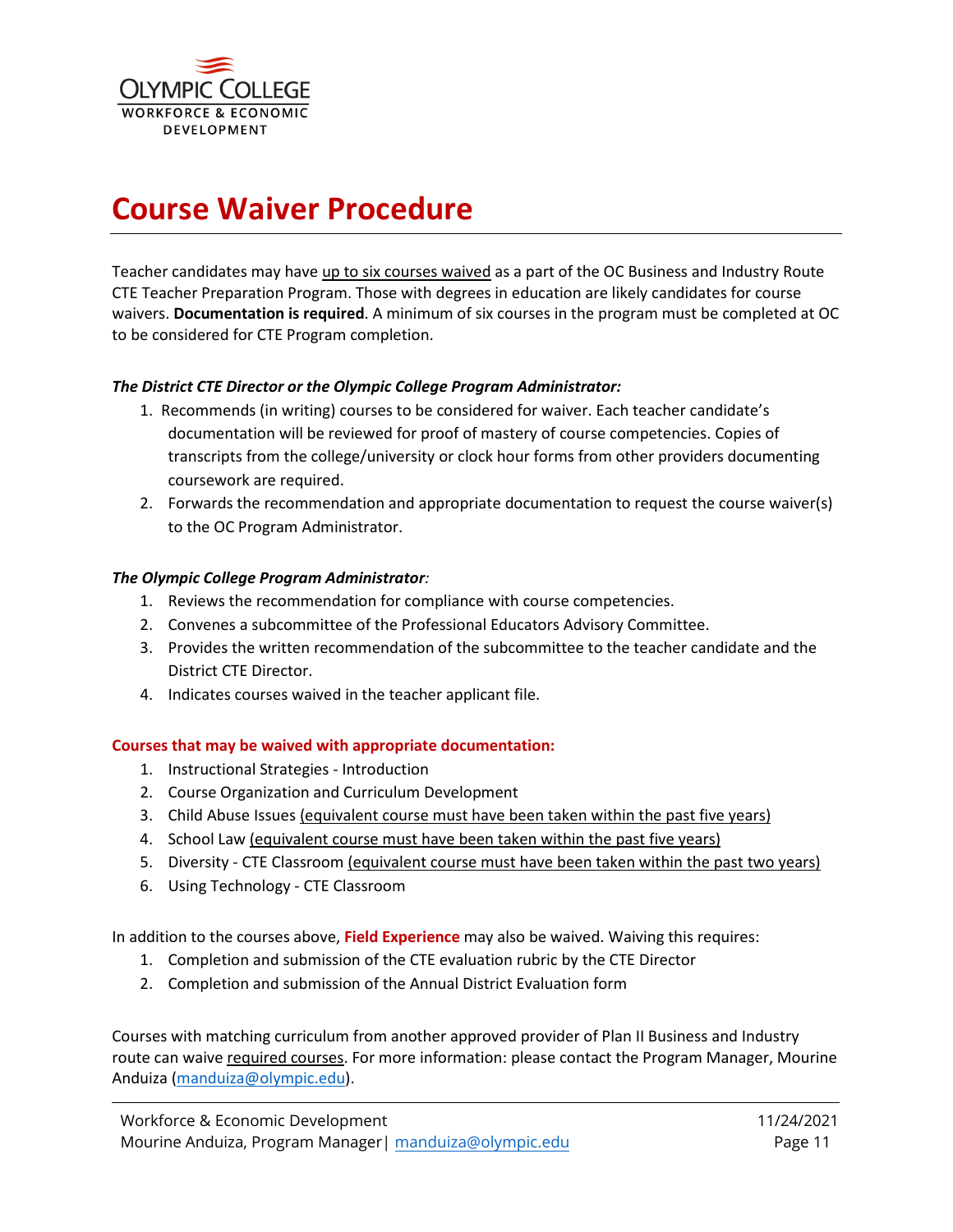

## **Waiver Request: Career and Technical Education Teacher Preparation Program**

| Complete all portions of this form and attach transcripts and/or other documentation. You may be         |
|----------------------------------------------------------------------------------------------------------|
| asked to provide additional documentation to assist in the review process, such as a catalog description |
| or course syllabi.                                                                                       |

Name\_\_\_\_\_\_\_\_\_\_\_\_\_\_\_\_\_\_\_\_\_\_\_\_\_\_\_\_\_\_\_\_\_\_\_\_\_\_\_\_\_\_\_\_\_\_\_\_Date\_\_\_\_\_\_\_\_\_\_\_\_\_\_\_\_\_\_\_\_\_\_\_\_\_\_\_

Address\_\_\_\_\_\_\_\_\_\_\_\_\_\_\_\_\_\_\_\_\_\_\_\_\_\_\_\_\_\_\_\_\_\_\_\_\_\_\_\_\_\_\_\_\_\_\_\_\_\_\_\_\_\_\_\_\_\_\_\_\_\_\_\_\_\_\_\_\_\_\_\_\_\_\_\_\_\_

Home\_\_\_\_\_\_\_\_\_\_\_\_\_\_\_\_\_\_\_\_\_\_\_\_\_\_\_\_Work\_\_\_\_\_\_\_\_\_\_\_\_\_\_\_\_\_\_\_\_\_\_\_\_Cell\_\_\_\_\_\_\_\_\_\_\_\_\_\_\_\_\_\_\_\_ E-mail\_\_\_\_\_\_\_\_\_\_\_\_\_\_\_\_\_\_\_\_\_\_\_\_\_\_\_\_\_\_\_\_\_\_\_\_\_\_\_\_\_\_\_\_\_\_\_\_\_\_\_\_\_\_\_\_\_\_\_\_\_\_\_\_\_\_\_\_\_\_\_\_\_\_\_\_\_\_\_

| <b>Check</b><br>to<br>request<br>waiver | OC course title                                                                                         | <b>Equivalent course title</b> | Year<br>taken | College/University | Credit/clock<br>hours | <b>Transcript</b><br>attached? |
|-----------------------------------------|---------------------------------------------------------------------------------------------------------|--------------------------------|---------------|--------------------|-----------------------|--------------------------------|
|                                         | Instructional Strategies -<br>Introduction                                                              |                                |               |                    |                       |                                |
|                                         | Course Organization and<br>Curriculum Development                                                       |                                |               |                    |                       |                                |
|                                         | <b>Child Abuse Issues</b><br>(equivalent course must<br>have been taken within<br>the past five years)  |                                |               |                    |                       |                                |
|                                         | School Law (equivalent<br>course must have been<br>taken within the last five<br>years)                 |                                |               |                    |                       |                                |
|                                         | Diversity - CTE Classroom<br>(equivalent course must<br>have been taken within<br>the past two years)   |                                |               |                    |                       |                                |
|                                         | Using Technology - CTE<br>Classroom                                                                     |                                |               |                    |                       |                                |
|                                         | Courses with matching<br>curriculum from another<br>approved provider of<br>Plan II Business & Industry |                                |               |                    |                       |                                |

My signature attests that this information is true and accurate to the best of my knowledge.

Signature (Teacher Candidate) \_\_\_\_\_\_\_\_\_\_\_\_\_\_\_\_\_\_\_\_\_\_\_\_\_\_\_\_\_\_\_\_\_\_\_\_\_\_\_\_\_\_\_\_Date\_\_\_\_\_\_\_\_\_\_\_\_

Workforce & Economic Development Mourine Anduiza, Program Manager| manduiza[@olympic.edu](mailto:esandness@olympic.edu)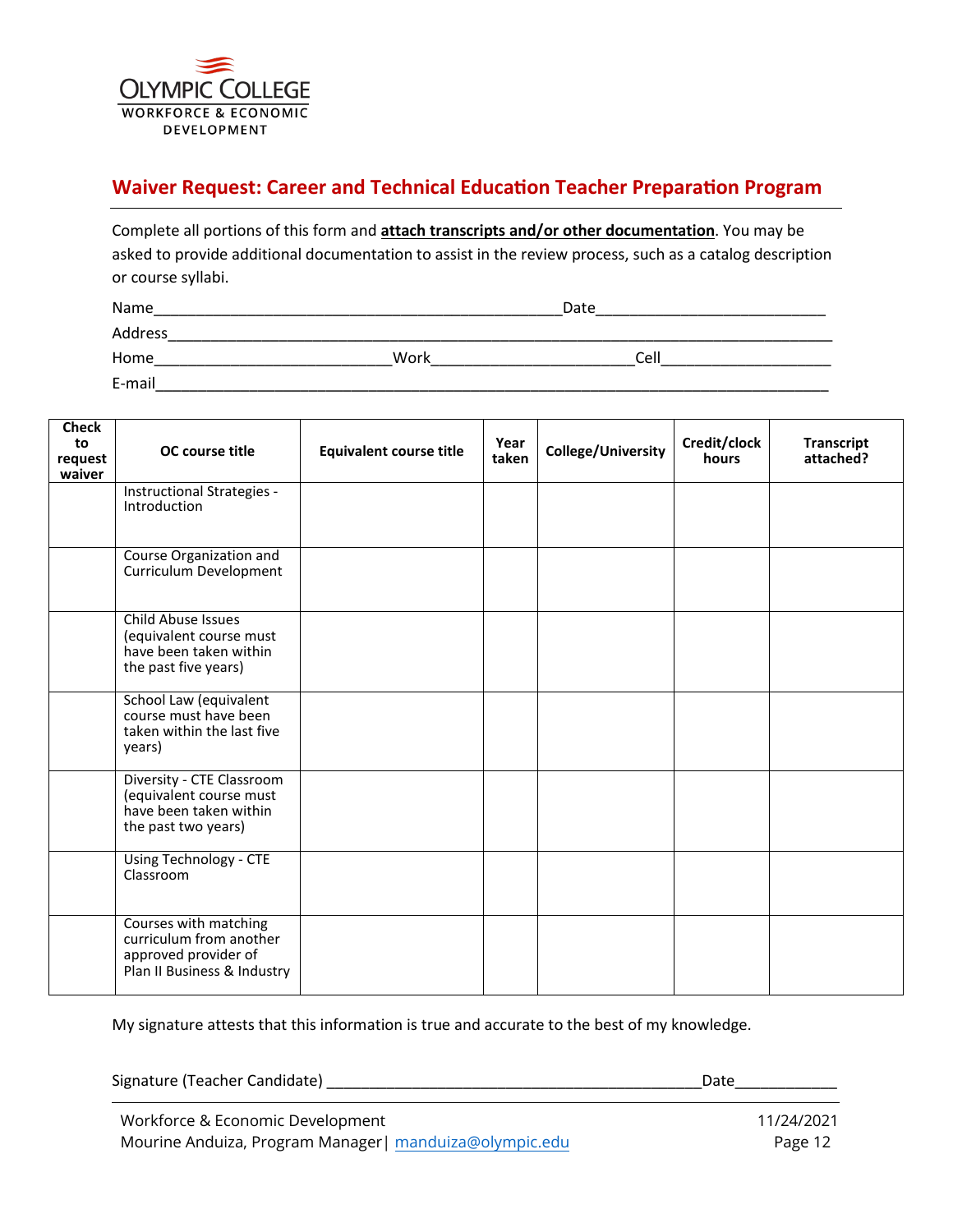

## **Waiver Request: From the CTE Director of the School District Cover Sheet**

| Date:    |                                                                                   |
|----------|-----------------------------------------------------------------------------------|
| To:      | Subcommittee of the CTE Teacher Preparation Advisory Committee of Olympic College |
| Subject: | Request to waive course(s) in the CTE Teacher Preparation Program                 |
| Re:      | (Teacher Candidate)                                                               |

I have reviewed the waiver request, documentation, and transcripts for this teacher candidate and recommend the following:

| Waive | Do not | Course title                                   |
|-------|--------|------------------------------------------------|
|       | Waive  |                                                |
|       |        | Instructional Strategies - Introduction        |
|       |        | Course Organization and Curriculum Development |
|       |        | Child Abuse Issues*                            |
|       |        | School Law*                                    |
|       |        | Diversity - CTE Classroom**                    |
|       |        | Using Technology - CTE Classroom               |
|       |        | Other (please state):                          |

\*Equivalent course must have been taken within the past five years.

\*\*Equivalent course must have been taken within the past two years.

The teacher candidate taught in \_\_\_\_\_\_\_\_\_\_\_\_\_\_\_\_\_\_\_\_\_\_\_\_\_\_\_\_\_\_\_ (school district) for the past

 $\frac{1}{2}$  years (2000 hours = 1year).

Approval Signature of the CTE Director of the School District:

Note: If a teacher candidate is not employed by a school district, then the OC CTE Teacher Preparation

Workforce & Economic Development Mourine Anduiza, Program Manager| manduiza[@olympic.edu](mailto:esandness@olympic.edu)